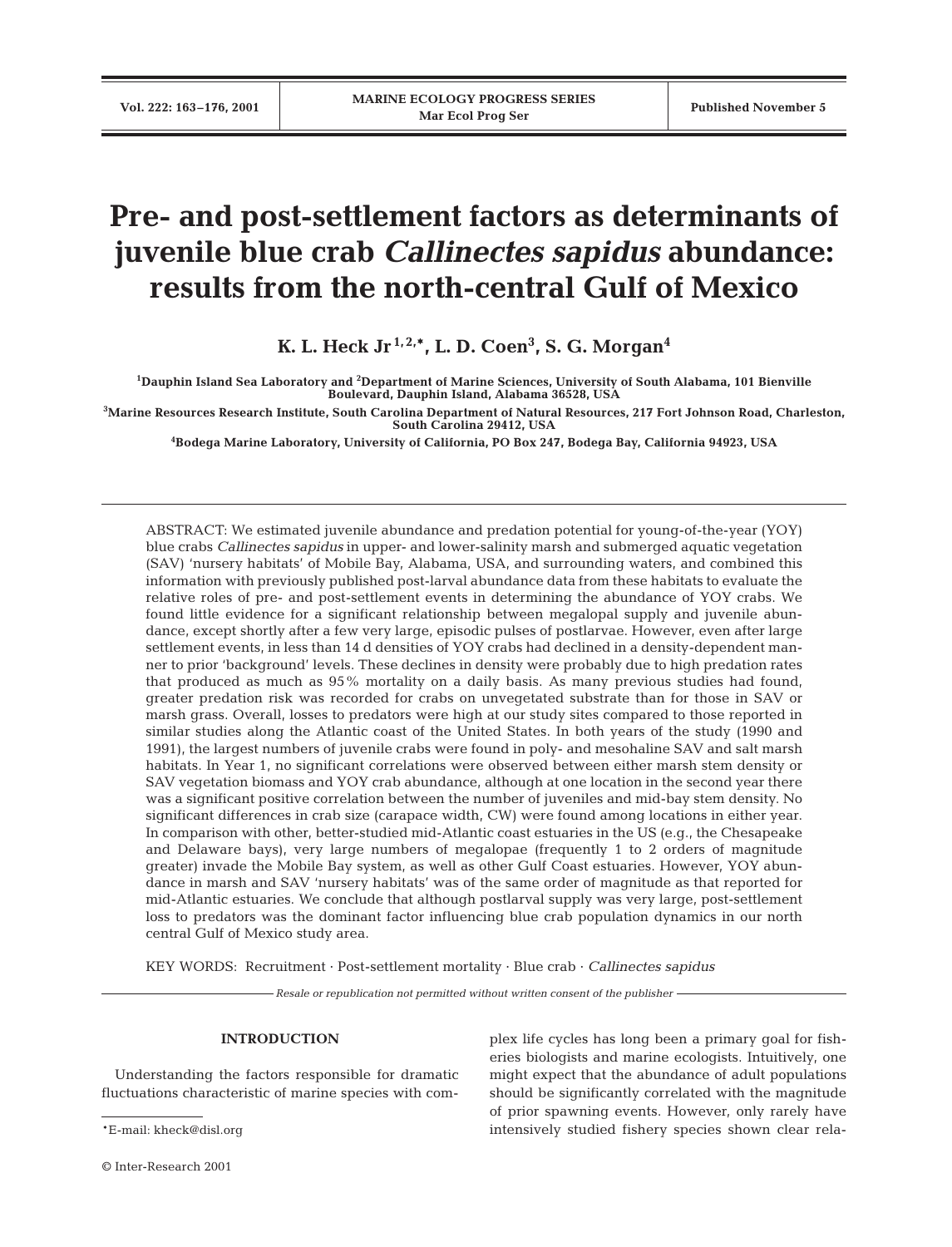tionships between egg and larval production and the subsequent abundance of adults (Cushing 1982, Sissenwine 1984, Rothschild 1986). In contrast, marine ecologists have frequently reported strong correspondences between larval supply and the abundance of adult invertebrates (e.g., Gaines et al. 1985, Gaines & Bertness 1992). To date, few generalizations have emerged regarding the circumstances in which one might expect strong stock-recruitment relationships, although species with short larval development times and those inhabiting bays with low flushing rates seem most likely to exhibit close correspondence between larval supply and the abundance of newly-settled juveniles.

The blue crab *Callinectes sapidus* ranges from Canada to Brazil (Williams 1984), and is one of the most ecologically (Hines et al. 1990, Olmi & Orth 1995) and commercially (NMFS 1988) important species in the western Atlantic Ocean and Gulf of Mexico. The commercial importance of this species has generated considerable research on the biology of adults. However, like many commercially important marine species, blue crabs have a complex life cycle that includes many larval stages. Despite exhaustive research on adult blue crabs along the Atlantic coast, our knowledge of the ecology of larvae and juveniles is less than complete and comes primarily from relatively recent studies conducted mainly along the mid-Atlantic US coast from Delaware to Georgia (Epifanio 1995, Mense et al. 1995, Metcalf et al. 1995, Olmi 1995, van Montfrans et al. 1995, Wrona et al. 1995, Blanton et al. 1996, Pile et al. 1996, Moksnes et al. 1997).

In the past few years it has become clear that recruitment patterns can vary considerably throughout the range of the blue crab, with large differences in postlarval supply existing between Gulf and Atlantic coast estuaries in the US (Perry et al. 1995, Rabalais et al. 1995, van Montfrans et al. 1995, Morgan et al. 1996). Factors that vary over the vast range of blue crabs and may be expected to affect recruitment to adult populations include size of estuaries, tidal regime, magnitude of tidal amplitude, speed and direction of prevailing winds, coastal and estuarine current regimes, abundance and diversity of predators, and types of habitat available for juvenile crabs (Perry 1975, Heck & Thoman 1984, Orth & van Montfrans 1987, Wilson et al. 1987, Epifanio 1995, Olmi 1995, Blanton et al. 1996). At present, our ability to predict adult population sizes and, therefore, annual harvests of blue crabs is extremely limited due to an incomplete understanding of the impact that such physical and biological factors have on recruitment and survival of young blue crabs.

Blue crabs are abundant and active benthic predators that depend heavily upon submerged aquatic vegetation (SAV) and salt marshes as 'nursery' areas. As many as 90% of the juveniles in a given area may occur in seagrasses or marshes (Perry 1975, Heck & Orth 1980, Penry 1982, Weinstein & Brooks 1983, Heck & Thoman 1984, Orth & van Montfrans 1987), and as many as 95% of the blue crabs collected in these habitats are less than 25 mm CW (Zimmerman & Minello 1984, Orth & van Montfrans 1987, Williams et al. 1990). Positive correlations between the areal extent of SAV and the production of commercially important species have been well documented for a variety of estuarine taxa (Thayer & Stuart 1974, Turner 1977, Nixon 1980, Boesch & Turner 1984). However, not all vegetated habitats are equally important to the survival of populations of commercial species, including blue crabs. For example, young juvenile blue crabs are much more abundant in seagrass beds (*Zostera marina*, *Ruppia maritima* and *Halodule wrightii*) than in adjacent marshes (*Spartina alterniflora*) (Orth & van Montfrans 1987, Thomas et al. 1990).

Because the abundance of juvenile blue crabs depends upon the supply of postlarvae (megalopae) entering nearshore nursery areas, as well as the subsequent survival of postlarval and juveniles, low densities of juvenile blue crabs in some habitats may be due either to high mortality rates or to few settlers. In the Chesapeake Bay, little correspondence exists between post-larval and juvenile blue crab abundance, suggesting that post-settlement processes dominate there (Pile et al. 1996, Moksnes et al. 1997, Orth & van Montfrans 1987). In the Gulf of Mexico, very limited information was available on contemporaneous patterns of habitat use, settlement rates and post-settlement mortality of blue crabs prior to our work. Therefore, in a companion study, we first reported on estimates of the abundance of megalopae, and determined their settlement patterns and substrate preferences (Morgan et al. 1996). Here, we focus on the newly settled juvenile blue crabs in selected 'nursery' habitats throughout Mobile Bay and adjacent coastal waters. We anticipated that mortality rates would differ greatly between study sites and habitats, primarily due to shifts in the abundance and composition of predators and vegetation, and we used tethering experiments to address this issue.

Our overall research plan, including the work reported by Morgan et al. (1996), was designed to: (1) assess the relative roles of pre- (postlarval supply) and post- (predation losses) settlement events in determining the abundance of YOY blue crabs in estuarine 'nursery' habitats; and (2) evaluate the relative value of upper- and lower-Bay SAV and marsh habitats for YOY blue crabs. Ultimately, we expect that our work will provide information relevant to the management of Gulf of Mexico blue crab populations.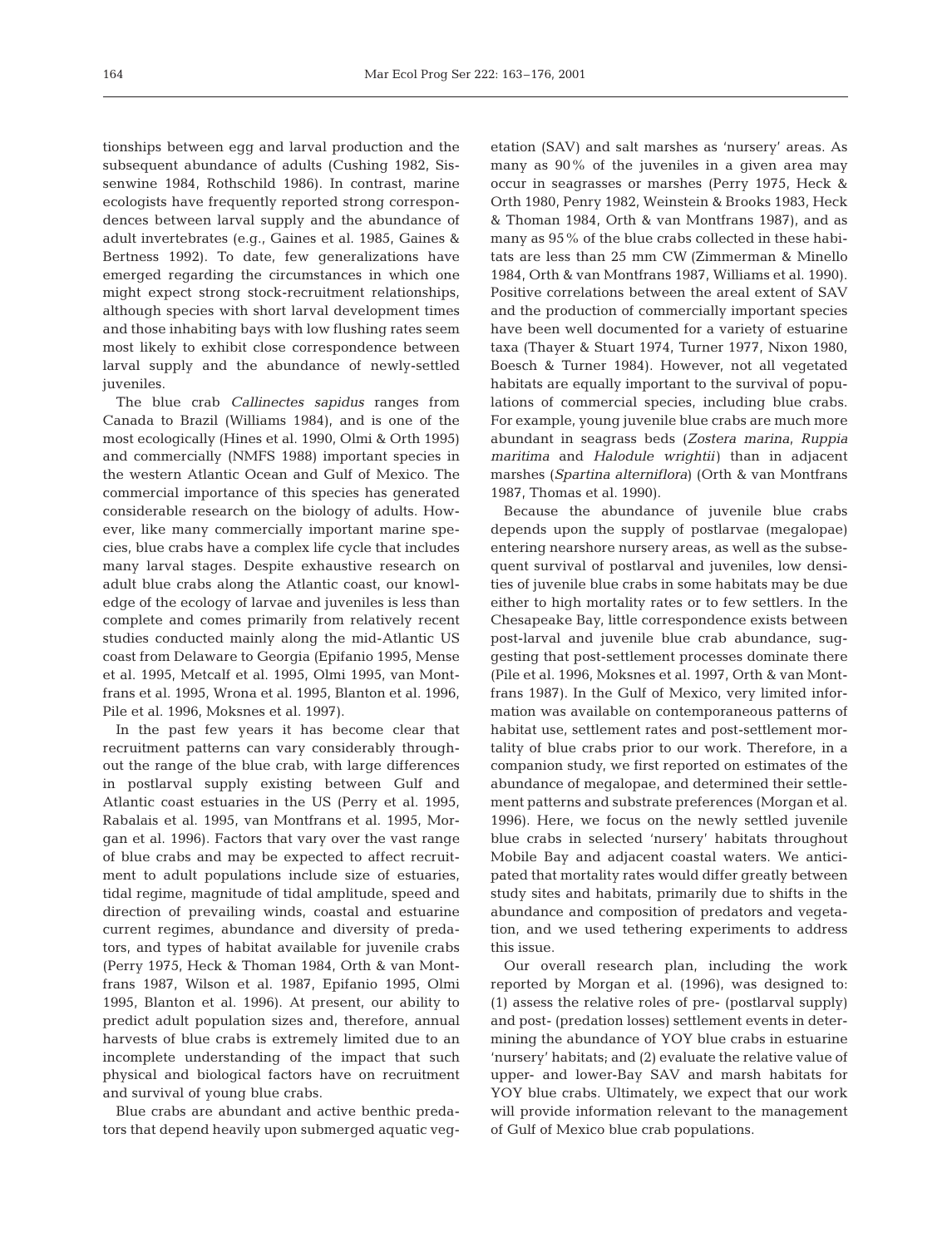#### **METHODS**

**Study species.** Blue crabs, *Callinectes sapidus,* may attain marketable size in coastal Alabama in less than 1 yr (Adkins 1972, Tatum 1982), which partially explains their potential for commercial exploitation. Historically, most blue crabs have been harvested from the Chesapeake Bay and South Atlantic Bight. However, blue crab landings from the Gulf of Mexico have recently surpassed those from the South Atlantic and, during the late 1980s nearly equaled those from Chesapeake Bay. For example, blue crab harvests in the Gulf of Mexico during 1987 had an ex-vessel value of US\$ 37 million, second in regional economic value only to shrimp (NMFS 1988).

From February to September, ovigerous blue crabs migrate to the mouths of estuaries in the Gulf of Mexico to release larvae (Daugherty 1952, More 1969, Adkins 1972, Perry 1975, Milliken & Williams 1984). Larvae may be transported as far as 100 km offshore (Tagatz 1968, Smyth 1980, Truesdale & Andryszak 1983), where they feed and develop for approximately 31 to 49 d before metamorphosing to a postlarval or megalopal, stage (Costlow & Bookhout 1959). After spending 6 to 20 d in the plankton (Costlow & Bookhout 1959), megalopae reenter estuaries, settling in shallow 'nursery habitats', and molt to the first crab stage. Megalopal reinvasion of estuaries in the northern Gulf of Mexico can occur from March to November, but appears to be greatest during late summer and early fall, with a smaller peak occurring during spring (Adkins 1972, Stuck & Perry 1981, Rabalais et al. 1995, Morgan et al. 1996). We therefore sampled megalopae

(see Morgan et al. 1996) and juveniles from summer through fall, when they were present in greatest numbers.

**Study sites.** Four sites spanning a broad range of physical and biological environments around Mobile Bay and Mississippi Sound, Alabama, USA, were chosen for the study (Fig. 1). These were: (1) a Dauphin Island salt marsh near the mouth of the Bay, seaward of the airport at Dauphin Island; (2) Point aux Pins, a protected SAV-marsh area on Grand Bay; (3) Fowl River, a marshdominated area on a sub-estuary on the bay's western shore; and (4) a delta site containing both freshwater marsh and SAV habitats in upper Mobile Bay's Meaher State Park.

The Dauphin Island site was used for both megalopae and juvenile collections, but only in the first year of study (1990). Average salinity recorded during biweekly sampling was 24.0 psu. Quantitative sampling for YOY crabs was conducted in flooded *Spartina alterniflora*, with an average depth of 0.5 to 1.0 m.

Both megalopae and juvenile collections were made at the Point aux Pins site. The average salinity at this site was 26.6 psu in 1990 and 20.3 psu in 1991. Average salinity over both years was 23.1 psu. YOY samples were taken in SAV beds at depths <1.0 m. Dominant SAV at the Point aux Pins site included widgeon grass R*uppia maritima* and shoal grass *Halodule wrightii*. The marsh samples were taken in depths of  $< 0.5$  m in black needlerush *Juncus roemerianus*, with lesser amounts of smooth cordgrass *Spartina alterniflora*.

The Fowl River site had an average salinity of 24.0 psu in 1990 and 6.5 psu in 1991, with a 2 yr average of 11.7 psu. This site was used for both megalopae collections and juvenile sampling. Quantitative samples of juveniles were taken in *Spartina alterniflora* (0.5 to 1.0 m water depth).

The delta site salinity averaged 4.8 psu in 1990, the only year in which salinity samples were taken. Both megalopal collections and YOY samples were taken at this site. Juvenile samples were taken in SAV beds (tape grass *Vallisneria americana*, with smaller amounts of Eurasian water milfoil *Myriophyllum spicatum* and pondweed *Potamogeton* sp.), where water depth ranged from 0.5 to 1.0 m. Sampling also occurred in adjacent marsh vegetation, which was dominated by bulrush *Scirpus robustum*, at a depth of less than 0.5 m.

**YOY collections.** We determined the abundance of juvenile blue crabs (<25 mm CW) at 4 sites using a suction dredge. The suction sampling technique has



Fig. 1. Study area in coastal Alabama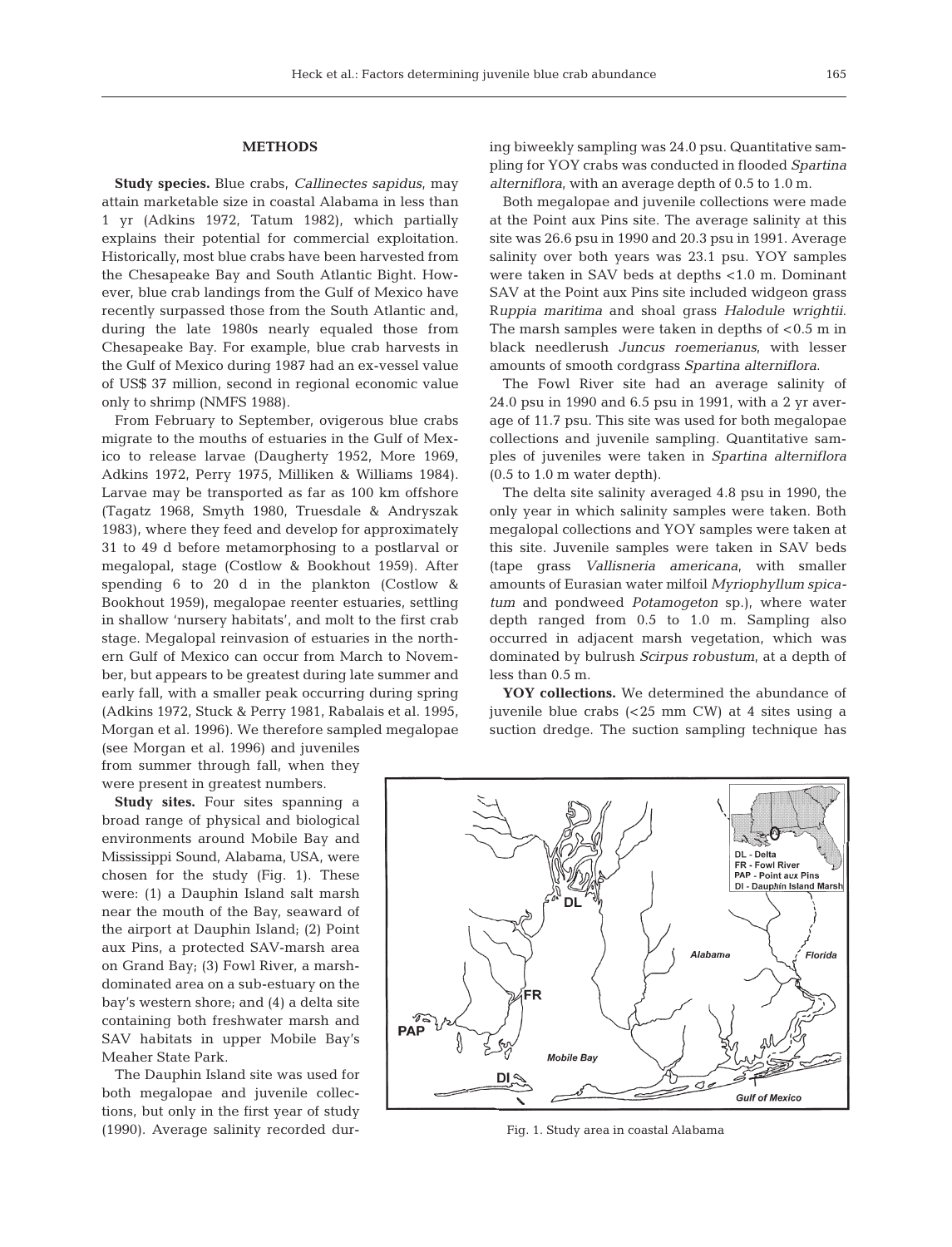been used effectively in Chesapeake Bay eelgrass habitats (Orth & van Montfrans 1987, Pile et al. 1996), Texas salt marshes and seagrass beds (Zimmerman & Minello 1984, Zimmerman et al. 1984, Thomas et al. 1990) and local marshes and grass beds in Mobile and Perdido bays (Williams et al. 1990, Stout & Heck 1991).

Samples were taken by rapidly placing a plastic cylinder (open at both ends) over a  $0.307 \text{ m}^2$  area in either SAV or marsh habitat. Once the cylinder was in place, it was driven into the sediment to create a tight seal that prevented the exchange of water or organisms, whereupon the water inside the cylinder was evacuated by a pump and passed through a 0.5 mm mesh collecting bag. Water exiting the collecting bag was then used to refill the cylinder and the contents were again removed and passed through the collecting bag. The suction dredge was then allowed to remove the remainder of the water until the area was dry, and the uncovered bottom was then searched for any remaining blue crabs. This technique has been shown to be approximately 65 to 88% effective in capturing juvenile blue crabs (Wilson et al. 1990).

Triplicate suction samples were taken haphazardly at biweekly intervals, and all 4 sites were usually sampled on the same day. In Year 1, sampling began on August 8, 1990, and continued through November 14, 1990. In Year 2, to ensure that early settlers were not missed, sampling began 1 mo earlier than the previous year, starting on July 3 and continuing until November 6, 1991. In addition, samples were taken once during February 1991 and March 1992 to determine overwintering crab abundances at each of the study sites. To economize our efforts, the airport site, where the fewest megalopae and YOY crabs were captured, was deleted in 1991.

To determine if the abundance of juvenile crabs was correlated with vegetation characteristics, four  $25 \text{ cm}^2$  replicate SAV samples were collected (when present) during each sampling effort from the area surrounding the suction samples. Dry weights of each major plant species were quantified by drying at 60°C to constant weight in a drying oven. In marsh habitats we quantified vegetation abundance by counting the number of stems enclosed by the cylinder as samples were taken.

**Megalopal abundance patterns.** As we reported previously (Morgan et al. 1996), triplicate megalopae samples were collected daily from the study sites during summer and fall in both 1990 and 1991 using passive collectors. These collectors have been used effectively to sample blue crab megalopae in Atlantic and Gulf coast estuaries (see Epifanio 1995, Mense et al. 1995, Metcalf et al. 1995, Perry et al. 1995, Rabalais et al. 1995, van Montfrans et al. 1995, Wrona et al. 1995).

The collectors consist of a  $38 \times 20$  cm section of 'hog's hair' air-conditioning filters (see Metcalf et al. 1995 for details) that were lined with vexar mesh for support. The filters were stretched around a 38 cm long PVC pipe of 20 cm diameter and held in place with rubber bands.

The availability of potential settlers in seagrasses and marshes at each of the vegetated sites was estimated by placing collectors in surface waters immediately seaward of the vegetation. Collectors were sampled daily from August to November 1990 and from July to November 1991 and all megalopae retained each day were washed from the filter material, identified and counted. Here we use these data, which have been previously published (Morgan et al. 1996), to evaluate megalopae-juvenile abundance relationships.

**Predation potential for YOY crabs.** Predation pressure on juveniles has been shown to be greater in unvegetated than vegetated habitats by a number of investigators, and this may explain, in large part, the importance of vegetation for juvenile blue crabs (Heck & Wilson 1987, Wilson et al. 1987, Thomas et al. 1990, Williams et al. 1990, Pile et al. 1996). However, it is not known whether predation rates differ between zones in the estuary in similar types of habitats (e.g., marshes or SAV beds). Predators of blue crabs in the Gulf of Mexico include a wide variety of mammals, birds, fishes and macroinvertebrates (Gunter 1945, Darnell 1959, Lambou 1961, Bateman 1965, Day et al. 1973, Evink 1976, Overstreet & Heard 1978a,b). Blue crabs also frequently cannibalize smaller individuals (Laughlin 1982, Hines et al. 1987, 1990, Moksnes et al. 1997).

We estimated predation rates on juvenile crabs having a carapace width between 5 and 20 mm. Juveniles were collected with a small bag seine from vegetated habitats and returned to the laboratory, where they were tethered by making a loop with a slip knot at one end of a 0.5 m long monofilament line (using an 8 lb [~3.6 kg] test line). This loop was placed around the crab body between the last pair of walking legs and the swimming legs. The slip knot was then secured to the carapace of the crab using cyanoacrylate cement. The other end of the line was tied to a 0.3 m J-shaped stake that was shoved into the ground.

Ten measured crabs were placed in each of several potential nursery habitats at both the delta and Point aux Pins sites. The habitats compared were: sand, lowdensity SAV, medium-density SAV (Point aux Pins only), high-density SAV, low-density marsh and highdensity marsh. Tethered crabs were examined every 24 h to assess loss rates. The remaining line from missing crabs was examined to determine if crabs had escaped, molted or been eaten. Once the results were recorded, missing crabs were replaced so that a full set of crabs was placed out again for the next 24 h. Each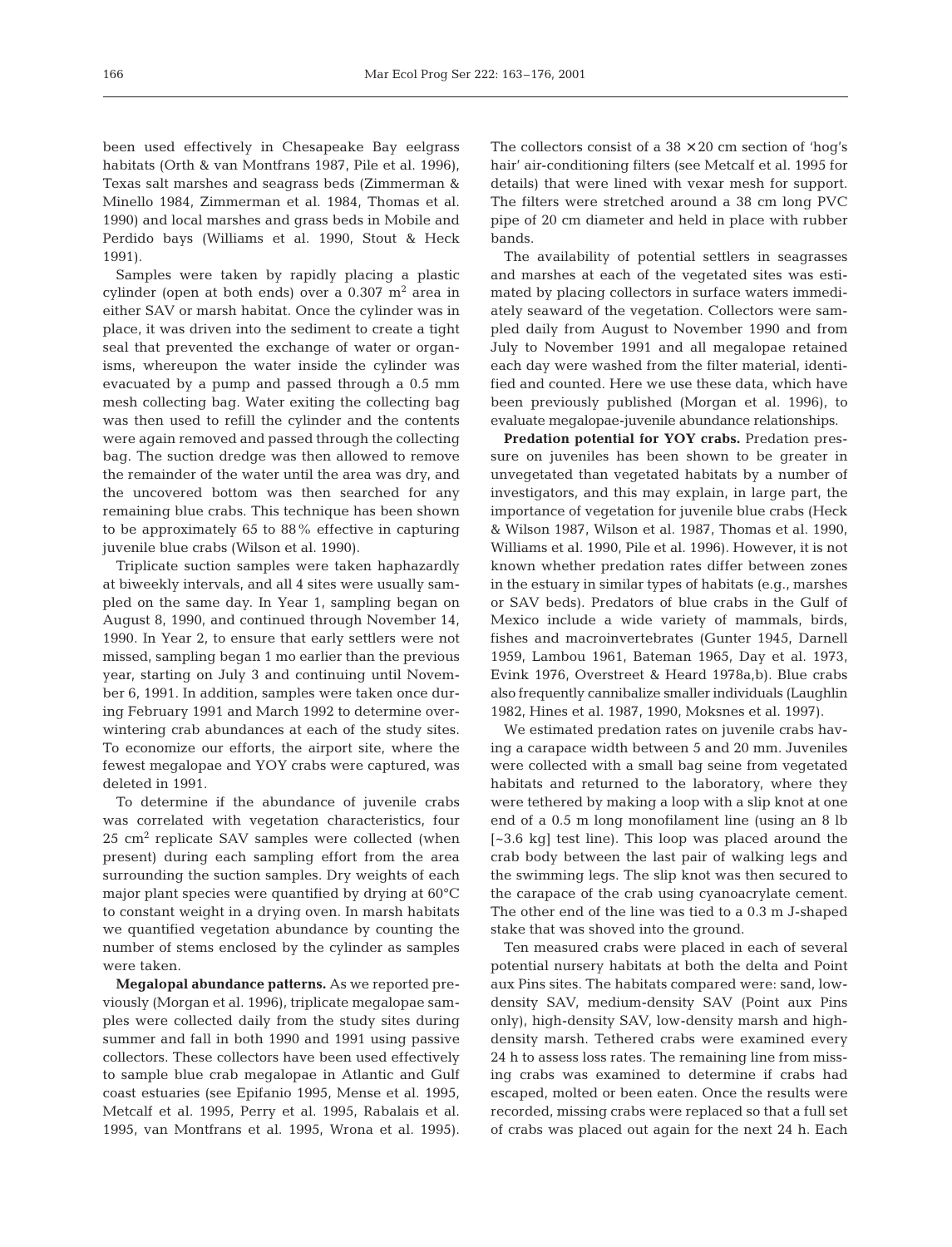experiment ran for two 5 d periods during September in both 1990 and 1991. To determine the effects of vegetation density and species composition on predation rates of juvenile crabs, vegetation was harvested and quantified following each trial, as described above.

There is little chance of mistaking crabs that escape by molting or through tether failure as having fallen victim to predation. Crabs that have molted leave a complete carapace, often with pieces of the gastric mill attached, whereas only fragments of the carapace remain attached to tethers when crabs are preyed upon. Nevertheless, when a tether was occasionally found without a carapace or remnant of a carapace attached, it was dropped from the data set.

Tethering studies have engendered a healthy discussion on the potential artifacts associated with this method (Peterson & Black 1994, Aronson & Heck 1995, Zimmer-Faust et al. 1995). Pile et al. (1996) have thoroughly tested for significant habitat-specific tethering artifacts with juvenile blue crabs in seagrass and unvegetated substrates, and found none. Therefore, we do not expect tethering artifacts to influence our conclusions significantly.

**Statistical analyses.** We calculated correlations between megalopal supply in samples taken 1, 3 and 7 d prior to suction sampling (data reported by Morgan et al. 1996) and YOY abundance. In this way, we determined whether there were immediate or delayed correlations between post-larval supply and early juvenile crabs.

Differences in abundance of blue crabs among sites, types of vegetation and sampling periods were evaluated using analysis of variance (ANOVA). Data on abundance of blue crabs were  $log_{10}$ -transformed prior to analysis. We also calculated correlation coefficients between the abundance of blue crabs and mortality rates, and SAV biomass and marsh stem counts. For tethering experiments, 1-way ANOVA of arcsinetransformed proportions was used to test for differences in the proportion of crabs eaten among habitats in each location.

## **RESULTS**

#### **YOY temporal and spatial abundance patterns**

During Year 1, abundance of juvenile *Callinectes sapidus* ranged from 0 at the delta site in September to over 330 m–2 at the Point aux Pins marsh site during late October (Fig. 2). On most sampling dates in 1990, both Point aux Pins SAV and marsh habitats had significantly more juvenile blue crabs than the other sites, and the Point aux Pins SAV site had slightly, but not significantly, greater overall mean crab abundance than the



Fig. 2. *Callinectes sapidus.* Mean (±15 SE) number of crabs collected  $0.307$   $\mathrm{m}^{-2}$  by suction-sampling during 1990 and 1991. Bars with similar letter not significantly different according to LSD test. SAV: submerged aquatic vegetation; FR: Fowl River; PAP: Point aux Pins; DI: Dauphin Island; MAR: marsh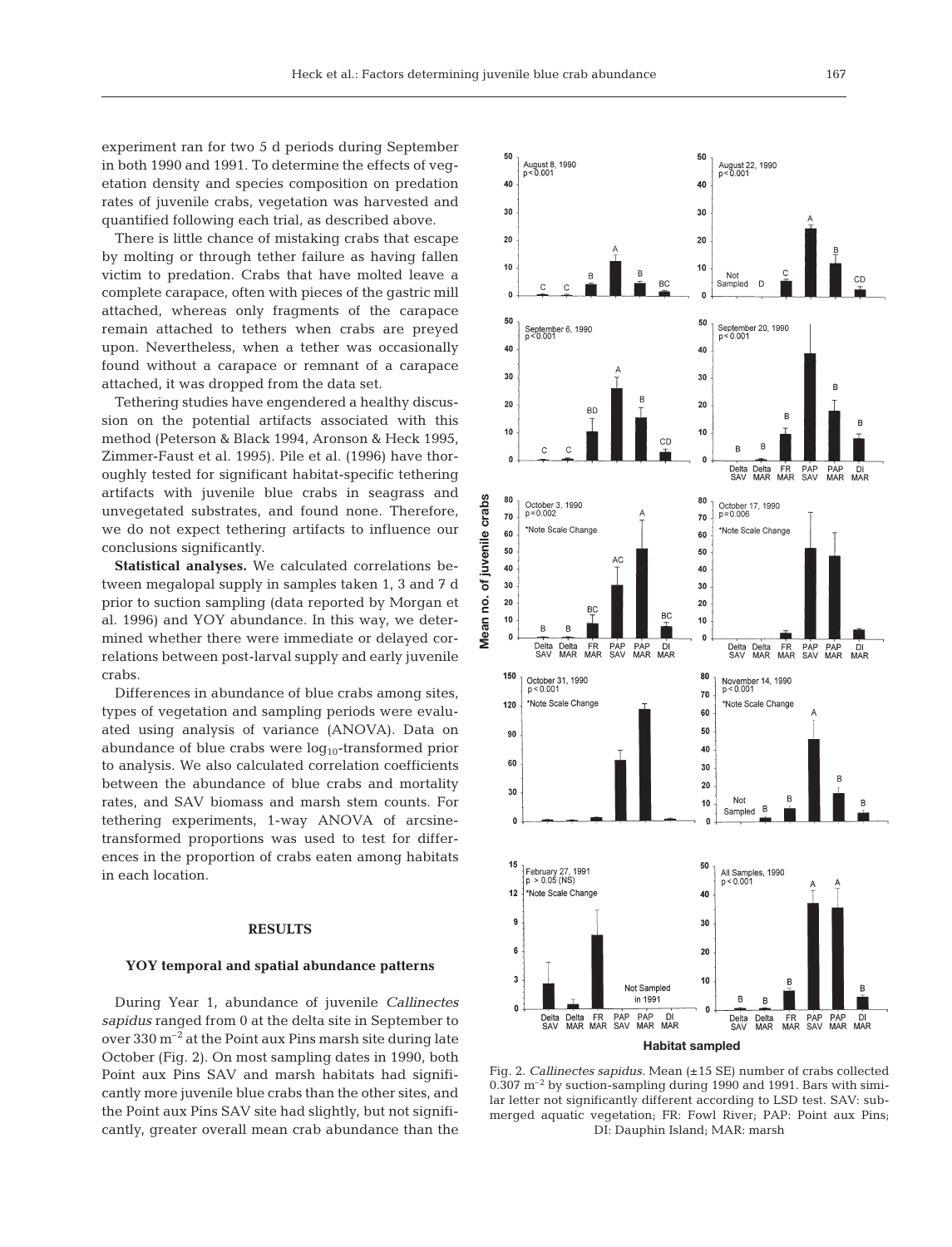Point aux Pins marsh site (Fig. 2). These data indicate that most juveniles occur in the lower portion of the Mobile Bay system.



Fig. 3. *Callinectes sapidus.* Size-frequency distributions of crabs collected by suction-sampling during 1990. Habitat abbreviations as in Fig. 2

For most of the dates sampled in 1990, the largest number of crabs was found in the 2 to 8 mm carapacewidth size range, with abundance decreasing with

> increasing size (Fig. 3). Most of these early juvenile crabs were found at the lower bay sites, suggesting their role as primary settlement locations.

> In 1991, mean juvenile abundances ranged from 0 at the delta site during most months to nearly 290  $m^{-2}$  in August at the Point aux Pins SAV site (Fig. 4). As in 1990, greatest numbers were found at both Point aux Pins sampling locations, with abundance in SAV generally significantly greater than that at the marsh site (Fig. 4). However, 1991 abundance was higher at the Fowl River marsh site than in 1990, and juvenile crab abundance there was not significantly lower than at the Point aux Pins marsh site (Fig. 4).

> Most of the crabs taken in 1991 were again in the 2 to 8 mm size classes, and the majority of these, as in 1990, were taken at the Point aux Pins sites (Fig. 5). However, reflecting the greater total numbers captured, many very small crabs were also taken at the Fowl River marsh site. Nevertheless, these data also suggest that the lower bay sites contain the primary habitats for juvenile blue crabs.

> SAV biomass was usually greater at the delta site than at Point aux Pins during both 1990 and 1991, especially during late July and in August (Fig. 6). We examined the relationship between the abundance of juvenile blue crabs and SAV biomass and marsh stem counts, using Pearson product-moment correlations, and found no significant correlations between the number of blue crabs and vegetation mea-

Table 1. *Callinectes sapidus.* Summary of correlations between juvenile abundance and vegetation biomass (SAV) and stem number (Marsh).  $*p < 0.5$ ;  $*$  $p$  < 0.01

| Area                  | $1990 \longrightarrow 1991$ |                   |   |          |                   |    |  |
|-----------------------|-----------------------------|-------------------|---|----------|-------------------|----|--|
|                       | r                           | р                 | n | $\Gamma$ | р                 | n  |  |
| <b>Point aux Pins</b> |                             |                   |   |          |                   |    |  |
| <b>SAV</b>            | $-0.16$ 0.45 24             |                   |   | 0.40     | $0.04*$ 27        |    |  |
| Marsh                 |                             | $0.05$ 0.79 28    |   | 0.22     | 0.21              | 34 |  |
| Delta                 |                             |                   |   |          |                   |    |  |
| <b>SAV</b>            | $-0.18$ 0.45 19             |                   |   | 0.12     | 0.49              | 33 |  |
| Marsh                 |                             | 0.16 0.48 23      |   | 0.13     | 0.47              | 34 |  |
| <b>Fowl River</b>     |                             |                   |   |          |                   |    |  |
| Marsh                 |                             | $0.18$ $0.40$ 2.5 |   |          | $0.53$ 0.005** 27 |    |  |
| Dauphin Island        |                             |                   |   |          |                   |    |  |
| Marsh                 | $-0.10$ 0.60 28             |                   |   |          |                   |    |  |
|                       |                             |                   |   |          |                   |    |  |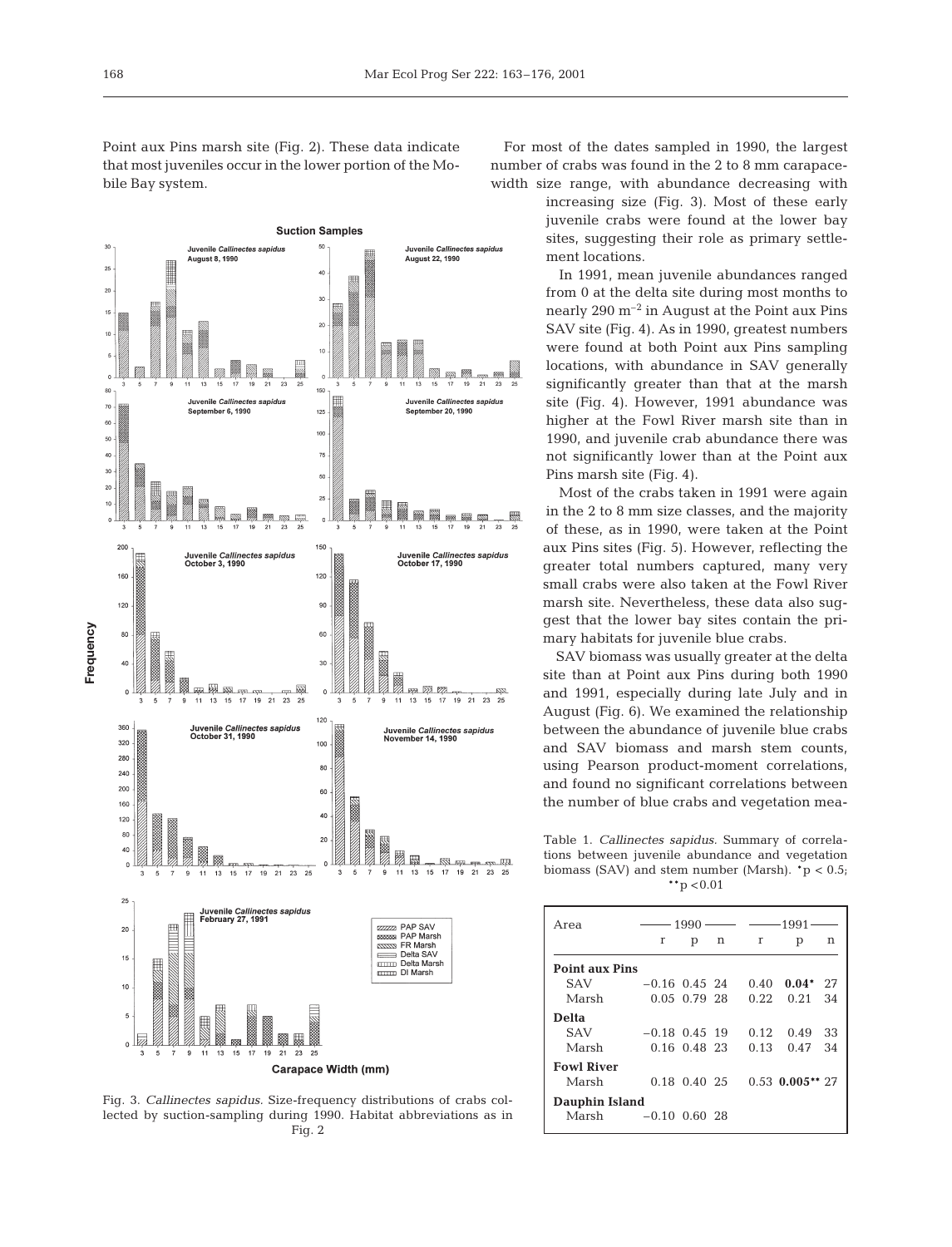surements in 1990 (Table 1). However, in 1991 we found significant positive correlations between SAV biomass and the abundance of juvenile blue crabs at the Point aux Pins site and between marsh stem number and crab abundance at the Fowl River marsh habitat.

**Megalopal-juvenile abundance relationships.** Relationships between megalopal abundance on the collectors reported by Morgan et al. (1996) and juveniles taken by suction sampling were only infrequently correlated with each other, whether using 1, 3 or 7 d lags (Fig. 7). Megalopal and juvenile abundance at the Point aux Pins SAV site was not significantly correlated during 1990 or 1991 for 1, 3 or 7 d lags, although there was a trend toward a positive relationship when megalopae numbers were especially high in 1991 (Fig. 7). When the data sets for the 2 yr were combined, significant correlations existed for both 3 and 7 d lags  $(0.05 < p < 0.01)$ . At the Point aux Pins marsh site, no significant correlations were found (Fig. 7).

At the Fowl River site, significant correlations  $(0.05 < p < 0.01)$  were found in 1990 between megalopal abundance and juvenile abundance for 1 d lags, although there was a positive relationship between these parameters for 3 and 7 d lags as well (Fig. 7). In 1991, similar trends were also observed, but only the 7 d lagged megalopal data approached significant levels  $(0.05 < p < 0.06)$ . The combined 1990 and 1991 Fowl River data set showed significant correlations ( $p < 0.01$ ) for 1, 3 or 7 d lags (Fig. 7).

In each of the data sets examined, significant correlations between megalopal abundance and juvenile abundance often occurred when very large numbers of megalopae were found on the collectors (e.g., at means of 200 to 400 per collector: Fig. 7). Inspection of data from suction-sample collections showed, however, that the high number of juveniles that occur after large megalopal collections usually were reduced to prior 'background' levels within 14 d, the time interval between successive suction-sampling efforts. This can be seen by closely examining data when large settlement occurred on the megalopae collectors (cf. Figs 3 & 5). For example, a large settlement event occurred in the marsh and SAV habitats at Point aux Pins on October 31, 1990 (Fig. 3), yet 2 wk later on November 14, when suction samples were taken, there was little evidence that the settlers from October 31, were still present in the marsh and seagrass habitats, as relatively few small juveniles appeared in the suction samples. Similarly, in 1991 a large settlement event occurred on October 22 at the Point aux Pins marsh and SAV habitats, yet few early juveniles were present when the next suction sampling was done on November 6, 1991.

## **Predation potential**

At the delta site in 1990, estimated predation potential was high, with all mean losses greater than 80% (Fig. 8). The greatest survival occurred in the highdensity marsh treatment, although the 1-way ANOVA



Fig. 4. *Callinectes sapidus.* Mean (± 15 SE) number of crabs collected  $0.037 \text{ m}^{-2}$  by suction-sampling during 1991. Bars with similar letter not significantly different. Habitat abbreviations as in Fig. 2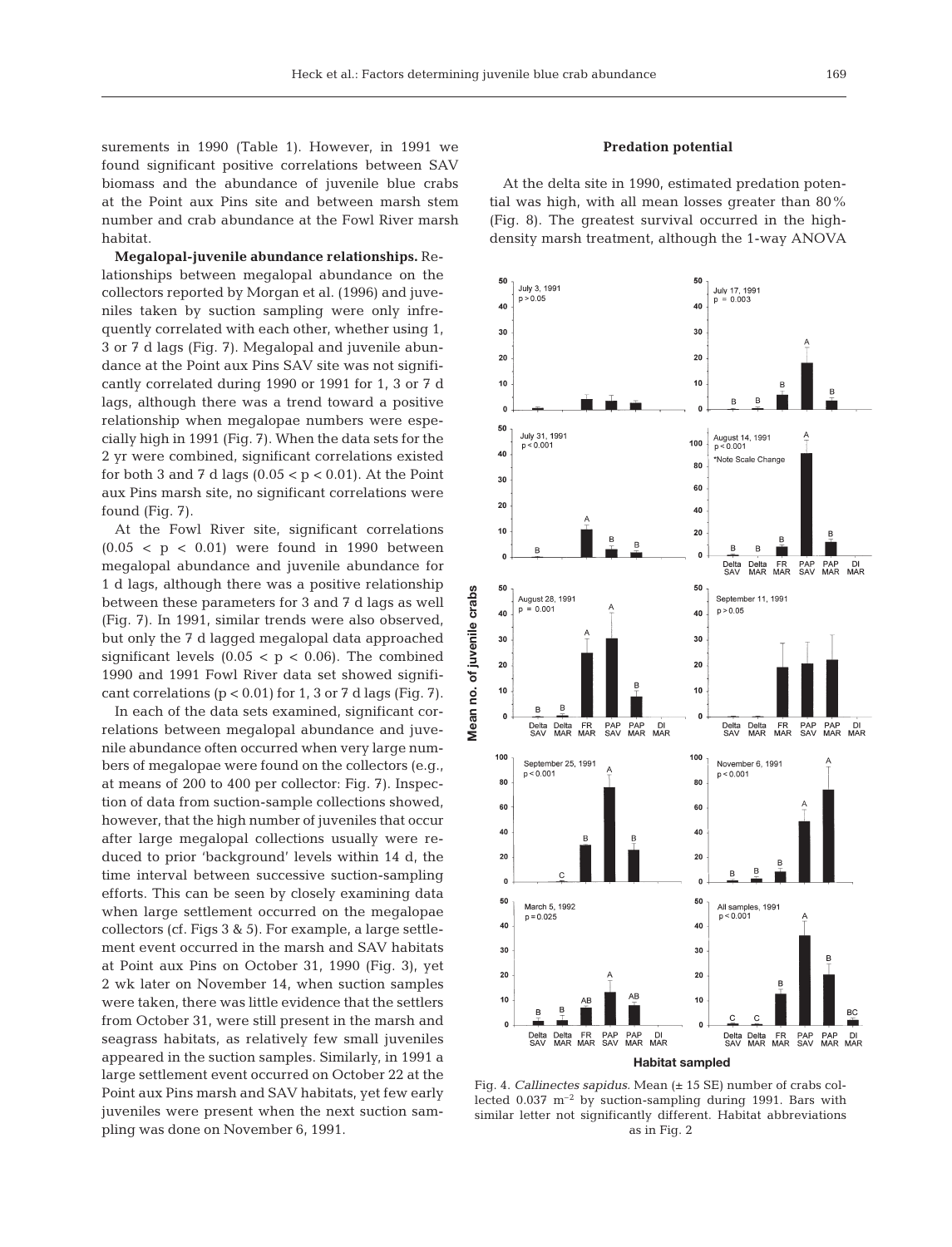



showed no significant differences among treatments. In 1990, estimated potential predation rates exceeded 80% of the crabs tethered in all of the Point aux Pins habitats investigated (Fig. 8), with the lowest losses in the high-density SAV treatment. A 1-way ANOVA of arcsine-transformed data found no significant difference in blue crab losses among treatments.

There was little evidence for size-dependent mortality during 1990 tethering studies at either Point aux Pins or the delta study sites (Fig. 8). This does not mean that there is no size refuge for juvenile blue crabs, only that there was no refuge in size among the relatively small range of carapace widths we used in our experiments.

In 1991, losses to predators at Point aux Pins were lower in every habitat than in 1990. Greatest losses were found on sand, while lowest vulnerability existed in highdensity marsh (Fig. 9). However, a 1-way ANOVA on arcsine-transformed data found no significant differences among treatments. At the delta, rates were still high, ranging from 100% on sand to a low of slightly less than 80% in the low-density marsh. Differences among habitats were significant at the  $p = 0.06$  level, and the



Fig. 6. Mean  $(± 15 SE)$  submerged aquatic vegetation dry weights at the Point aux Pins and Delta study sites during 1990 and 1991  $(n = 3)$ . Dates presented as mo/d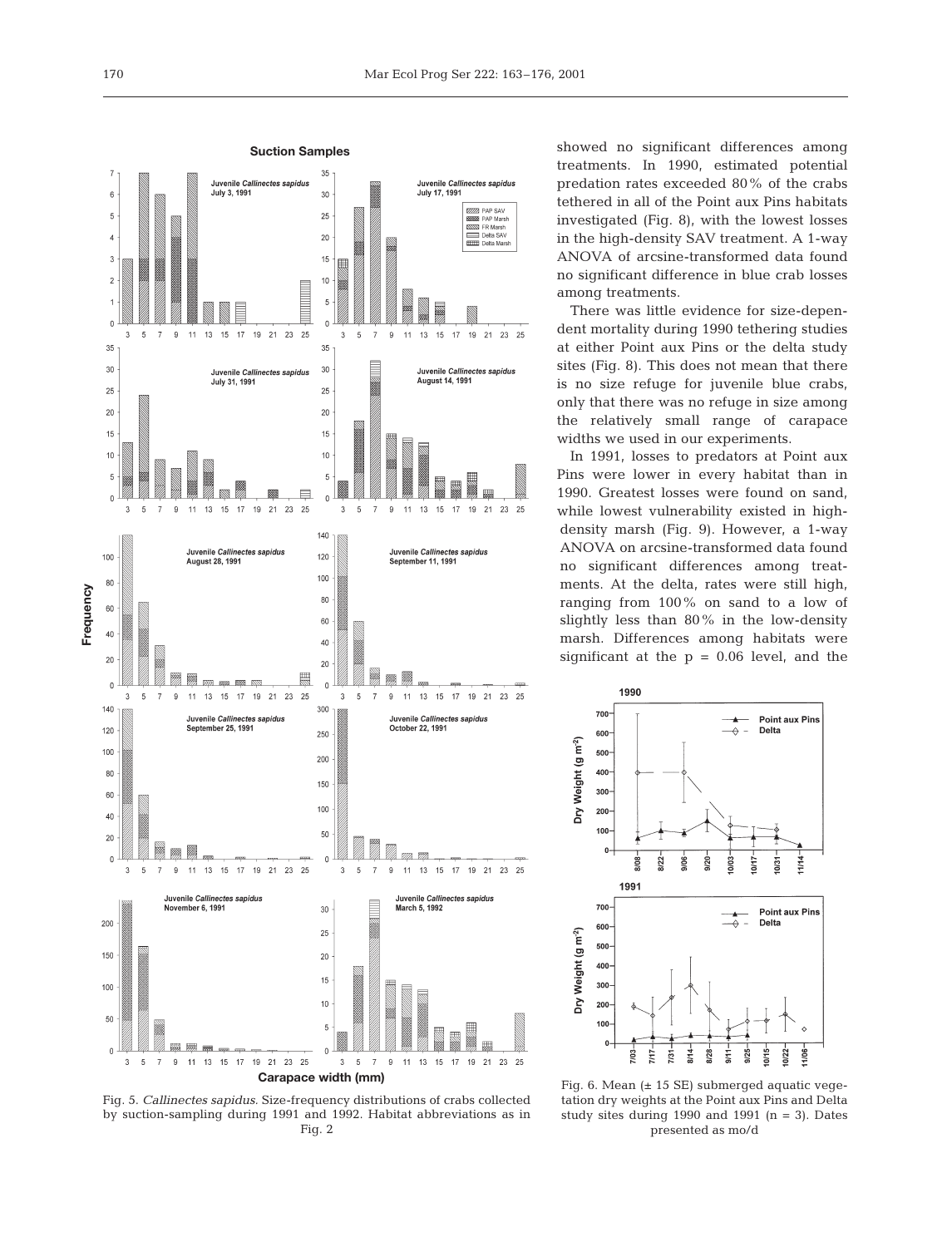

Fig. 7. *Callinectes sapidus.* Relationships between mean megalopal abundance (n) and mean juvenile abundance (n) at the Point aux Pins (PAP) and Fowl River study sites during 1990 and 1991 (SAV: submerged aquatic vegetation). Signifi-

only significant pairwise comparison  $(p < 0.05)$  was between the sand and the low-density marsh treatments.

During 1991, the largest size category of crabs (20 to 21 mm CW) used at Point aux Pins survived in greatest numbers (Fig. 9). As in 1990, there was little evidence for size selectivity by predators at the delta during 1991 (Fig. 9).

Finally, Fig. 10 shows the relationship between SAV biomass and the percentage of juvenile crabs con-



sumed at the Point aux Pins tethering site, as well as data from 2 similar tethering studies in eelgrass beds in New Jersey (Wilson et al. 1990) and in the Chesapeake Bay (Pile et al. 1996). Each of these studies was done in the summer-fall period, with similar-sized crabs in roughly similar salinities. As Fig. 10 shows, SAV biomasses during our tethering studies were quite low, suggesting that they may have been insufficient to bring about large reductions in predation losses compared to those experienced on unvegetated substrates.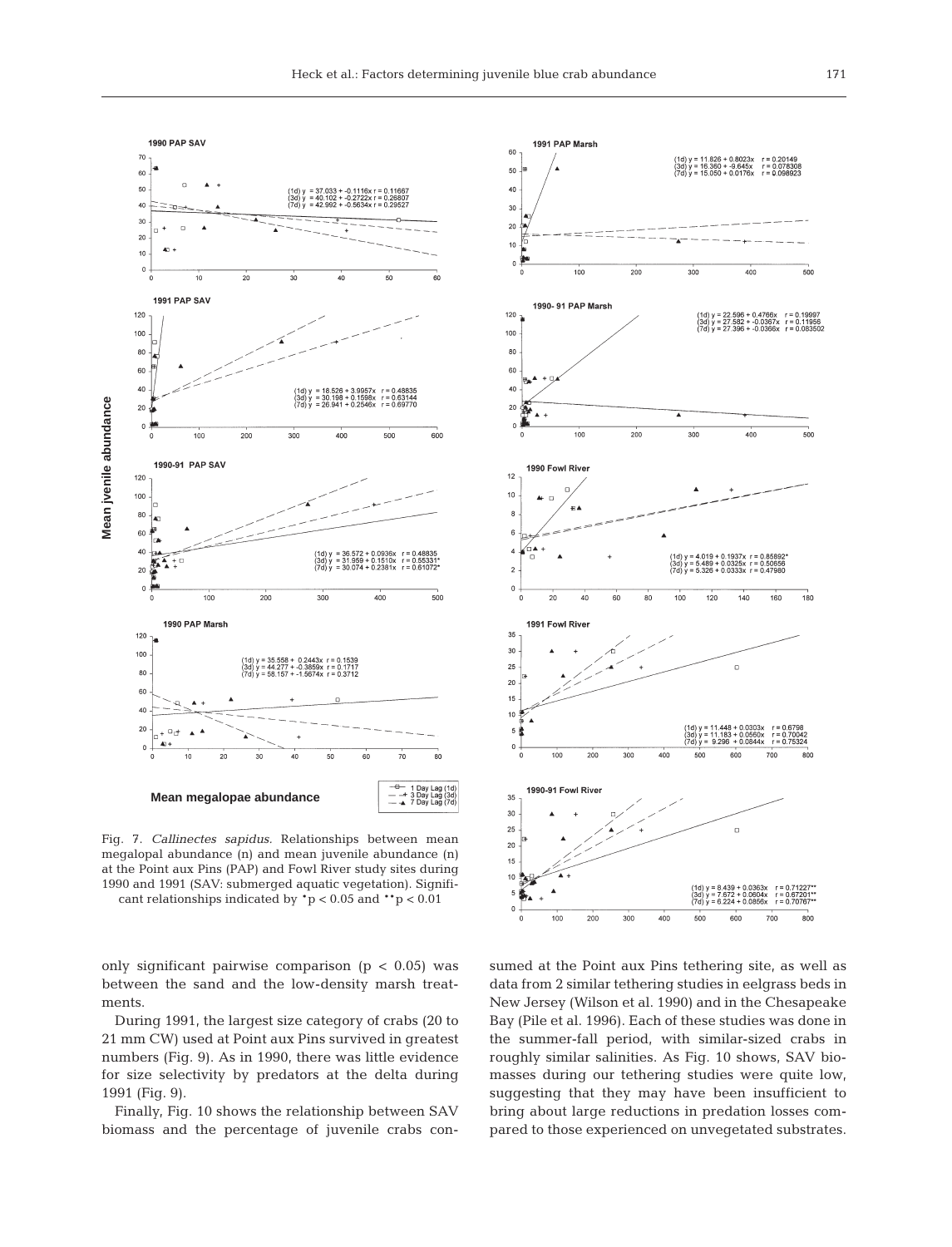

Fig. 8. *Callinectes sapidus.* Percentages and sizes of crabs eaten during 1990 tethering studies at the Delta and Point aux Pins study sites



Fig. 9. *Callinectes sapidus.* Percentages and sizes of crabs eaten during 1991 tethering studies at the Delta and Point aux Pins study sites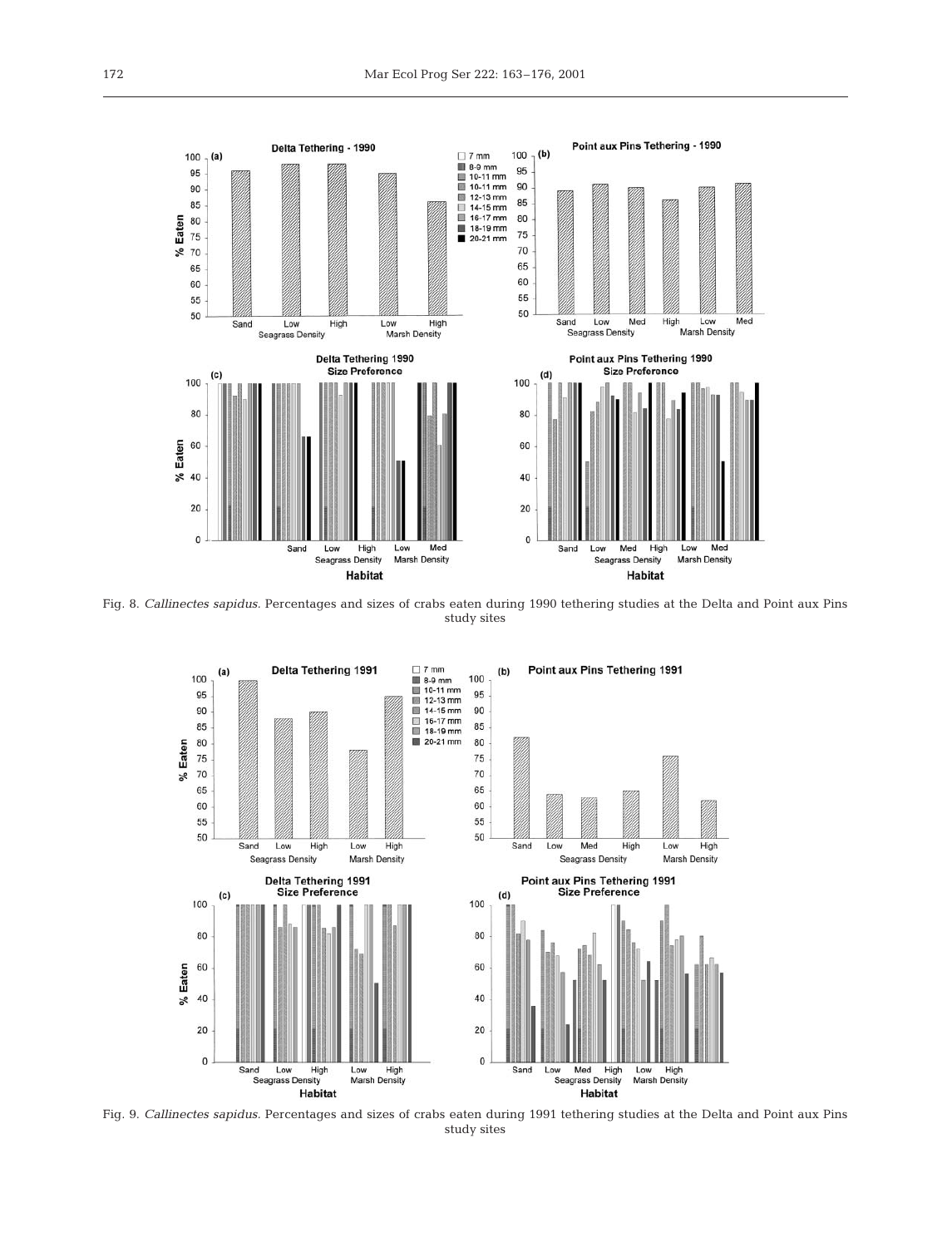#### **DISCUSSION**

## **Correspondence between megalopal and YOY abundance**

Studies on decapod crustaceans have often produced differing results regarding the importance of postlarval supply in determining juvenile abundance in coastal nursery habitats. For example, the rock lobster harvest in Western Australia can be quite accurately predicted by measuring postlarval abundance in the rocky reef nursery grounds (see Pearse & Phillips 1994 for a summary), and clawed lobsters in the Gulf of Maine have been found to exhibit significant correlations between postlarval supply and juvenile abundance in nursery habitats (Incze et al. 1997, Wahle & Incze 1997, Palma et al. 1998). Conversely, studies of Dungeness crabs *Cancer magister* in Washington state (USA) (Eggleston & Armstrong 1995), rock crabs *C. irroratus* in the Gulf of Maine (Palma et al. 1998), and blue crabs in the Chesapeake Bay (Pile et al. 1996) found substantial density-dependent mortality that eliminated the positive relationships between postlarval supply and juvenile abundance.

In the Eggleston & Armstrong (1995) study, a decoupling of postlarval supply and density of firststage juvenile Dungeness crabs occurred within a 48 h period. Only in areas where predators were excluded was there a significant postlarval-early juvenile relationship. Rock crabs are also highly susceptible to predators, and early post-settlement mortality appears to eliminate the influence of postlarval supply (Palma et al. 1998). Pile et al. (1996) found early blue crab juveniles to suffer very high density-dependent losses, much of which appeared to be due to cannibalism from slightly larger blue crabs (see Moksnes et al. 1997).

In agreement with prior crab studies, we generally found, for *Callinectes sapidus,* little correspondence between postlarval abundance and juvenile numbers unless there were very large megalopal settlement events (Fig. 7). Even when there were significant correlations between megalopal and juvenile abundance with lags of 1, 3 and 7 d, by 14 d after settlement there was no evidence that even these large settlement episodes had resulted in significant numbers of surviving juvenile crabs (Figs 3 & 5). Our tethering results suggest that high mortality of early instar crabs eliminates most of the individuals produced by episodic settlement events. Therefore, even though megalopal settlement rates are much higher in the Gulf of Mexico than those recorded in Atlantic coast estuaries like the Chesapeake Bay, high rates of density-dependent mortality appear to quickly reduce juvenile crab numbers to levels approaching those in mid-Atlantic estu-



Fig. 10. *Callinectes sapidus.* Relationships between percentage of tethered crabs eaten and plant biomass among studies conducted on the Atlantic coast (Wilson et al. 1990, Pile et al. 1996) and Gulf coasts (this study)

aries (Heck & Coen 1995), and somewhere between 7 and 14 d eliminate any evidence that large megalopal settlement had taken place.

Whether differences in the degree of correspondence between postlarval supply and juvenile abundance reported for lobsters and crabs represent some fundamental differences in life-history strategies among these functional groups of decapods, perhaps with respect to the prevalence of cannibalism among these taxa, or whether they are simply species-specific patterns, is not clear. Answering this question, with additional information from other species of lobsters and crabs should have a great deal of relevance for fishery managers.

## **Relative role of upper- and lower-bay nursery habitats**

Our prior megalopal studies clearly showed that most settlement was confined to the lower reaches of the Mobile Bay system (Morgan et al. 1996). Similarly, juvenile abundance was greatest in the lower half of the Mobile Bay system, although densities of several larger juvenile crabs  $m^{-2}$  were common in the late summer and early fall in the delta (Figs 2 to 5). This suggests that larger juveniles move up-bay toward lower-salinity waters and oligohaline marshes and SAV beds. Therefore, these lower-salinity marsh and SAV habitats appear to have a significant nursery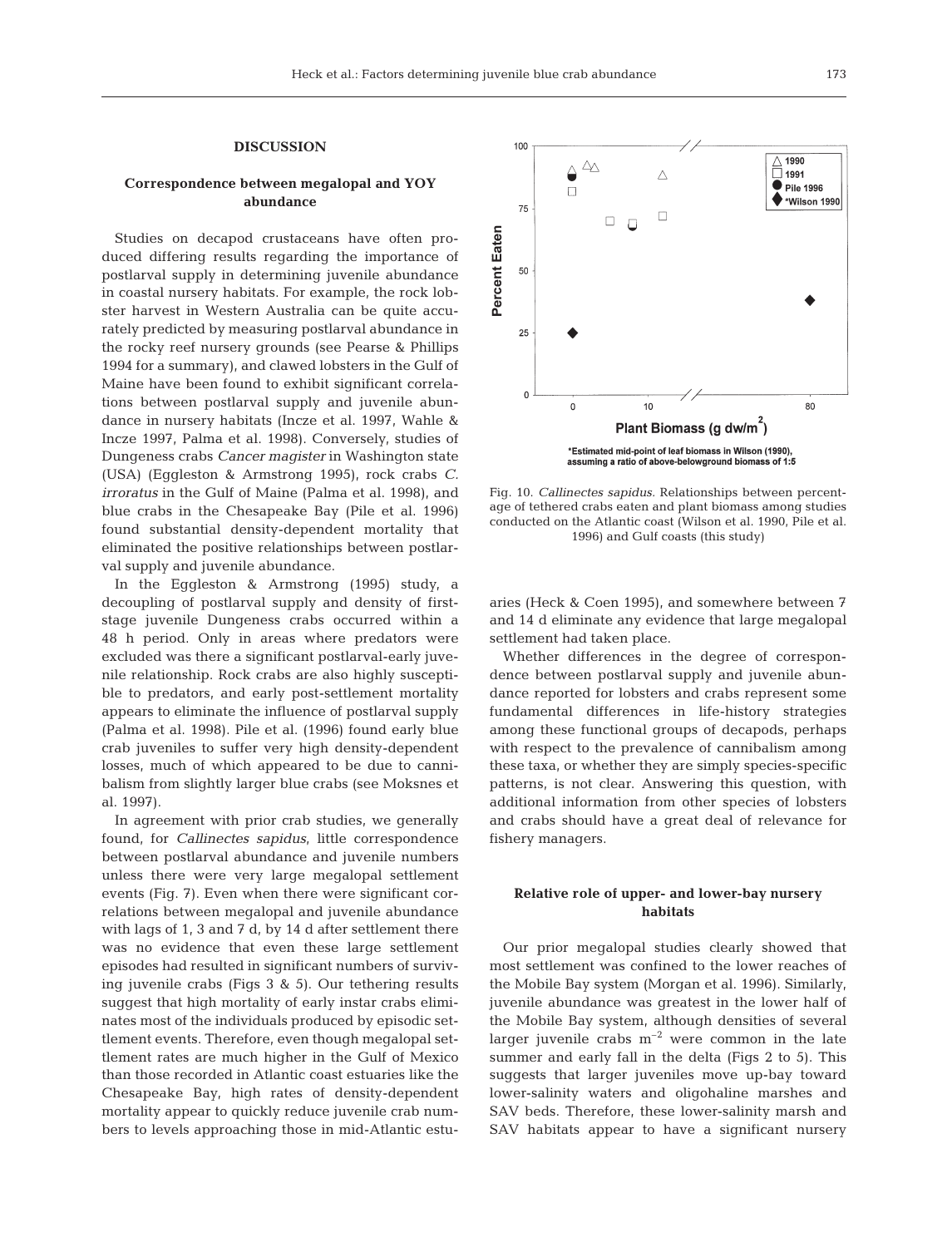function for larger juveniles. However, it appears that the lower Bay SAV beds and, to a substantial but lesser extent, salt marshes, are the primary nursery habitats for the earliest juvenile blue crab instars in the Mobile Bay system. This is consistent with findings of earlier studies on both the mid-Atlantic and Gulf coasts (Orth & van Montfrans 1987, Thomas et al. 1990, Williams et al. 1990).

The failure to frequently find significant positive correlations between YOY abundance and SAV biomass or marsh stem density was somewhat surprising, given that prior work has shown survival of decapod crustaceans to be an increasing function of vegetation density, both in freshwater and marine environments (see review by Heck & Crowder 1991). Perhaps the initial decision to settle may be a qualitative one (i.e., is vegetation present or not, as originally suggested by Bell & Westoby [1986]), with subsequent redistribution of juveniles by dispersion and differential survival. Alternatively, and in our estimation more likely, is the possibility that the low-density of vegetation at our study sites in the lower bay may have obscured any significant relationships between SAV biomass and crab abundance.

### **Predation rates**

Predation potential at our sites, as estimated by our tethering experiments, was very high compared to similar studies of juvenile blue crabs in eelgrass beds along the Atlantic coast in New Jersey and Chesapeake Bay (Wilson et al. 1990, Heck & Coen 1995) (Fig. 10). This is consistent with reports for other crab species, in which greatest predation losses occurred in lower latitudes (Heck & Wilson 1987). Moreover, as Heck & Wilson had found previously, predation losses varied substantially from year to year both within and between habitats, with the value of SAV as protection from predators also being spatially and temporally variable. For example, at Point aux Pins, losses to predators were very high and quite similar among habitats in 1990. In contrast, overall rates were lower in 1991, and there was substantially greater survival value in being associated with vegetation during this year (Figs 8 & 9). This supports earlier notions that the value of SAV nursery habitats for small crustaceans can vary greatly, presumably as a function of differential annual success in recruitment by their predator species. In addition, the low SAV biomass during our tethering studies, which ranged from slightly above 0 to approximately 23 g dry wt  $m^{-2}$  (Fig. 10), suggests that these values were insufficient to produce large effects on predation rates.

#### **Summary and conclusions**

Blue crab megalopae occurred abundantly at our study sites in the lower half of Mobile Bay and at Point aux Pins throughout the 2 yr study period (Morgan et al. 1996), and probably recruit year-round, as has been found elsewhere in the Gulf of Mexico (King 1971). However, only after especially large recruitment events did we find significant correlations between megalopal and juvenile abundance, and these relationships became decoupled within 1 to 2 wk. Because average juvenile abundance, which ranged from approximately 30 to 300  $\mathrm{m}^{-2}$ , was of the same magnitude as that reported from Chesapeake Bay (45 to 90  $\mathrm{m}^{-2}$ ; Orth & van Montfrans 1987), and because megalopae numbers entering Mobile Bay were very large (Rabalais et al. 1995, Morgan et al. 1996), there must be high juvenile mortality rates to produce such rapid decreases in abundance of early benthic settlers.

Our data also suggested that mortality rates among sites were highest within 14 d after large settlement events, indicating the importance of density-dependent mortality soon after settlement. The mean predation potential estimated for crabs in SAV and marsh vegetation during 1990 and 1991 (~80% consumed  $d^{-1}$ ) is substantially higher than values reported from Chesapeake Bay (68%; Pile 1993) or New Jersey (25%; Wilson et al. 1990). Because of the high mortality rates characteristic of low latitudes, it appears that the importance of SAV and marsh habitats as primary nursery grounds for juvenile blue crabs and refuge from predation in lower latitudes is relatively more important than in higher latitudes, where predation pressure on early juvenile crabs appears to be lower and the importance of larval supply rates greater.

*Acknowledgements.* We thank Melanie Mallon, Todd Bowen, Barbara Randall, Tim Thibault, Susan Sklenar and, especially, Jill Busby High, for technical assistance, Carolyn Wood for keyboarding and figure preparation, and Eric Crandall, Debbie Kilbane and Tricia Spitzer for commenting on previous drafts. Financial support provided by NOAA (MARFIN Grant Number NA90AAHMF 761) and the Dauphin Island Sea Laboratory This is Contribution No. 333 of the Dauphin Island Sea Laboratory.

### LITERATURE CITED

- Adkins G (1972) Notes on the occurrence and distribution of the rhizocephalan parasite *(Loxothylacus texanus* Boschma) of blue crabs *(Callinectes sapidus* Rathbun) in Louisiana estuaries. La Wildl Fish Comm Tech Bull 2:1–13
- Aronson RB, Heck KL Jr (1995) Tethering experiments and hypothesis testing in ecology. Mar Ecol Prog Ser 121:307–309
- Bateman HA (1965) Clapper *(Pallus longirostrus)* studies on Grand Terre Island, Jefferson Parish, Louisiana. Masters thesis, Louisiana State University, Baton Rouge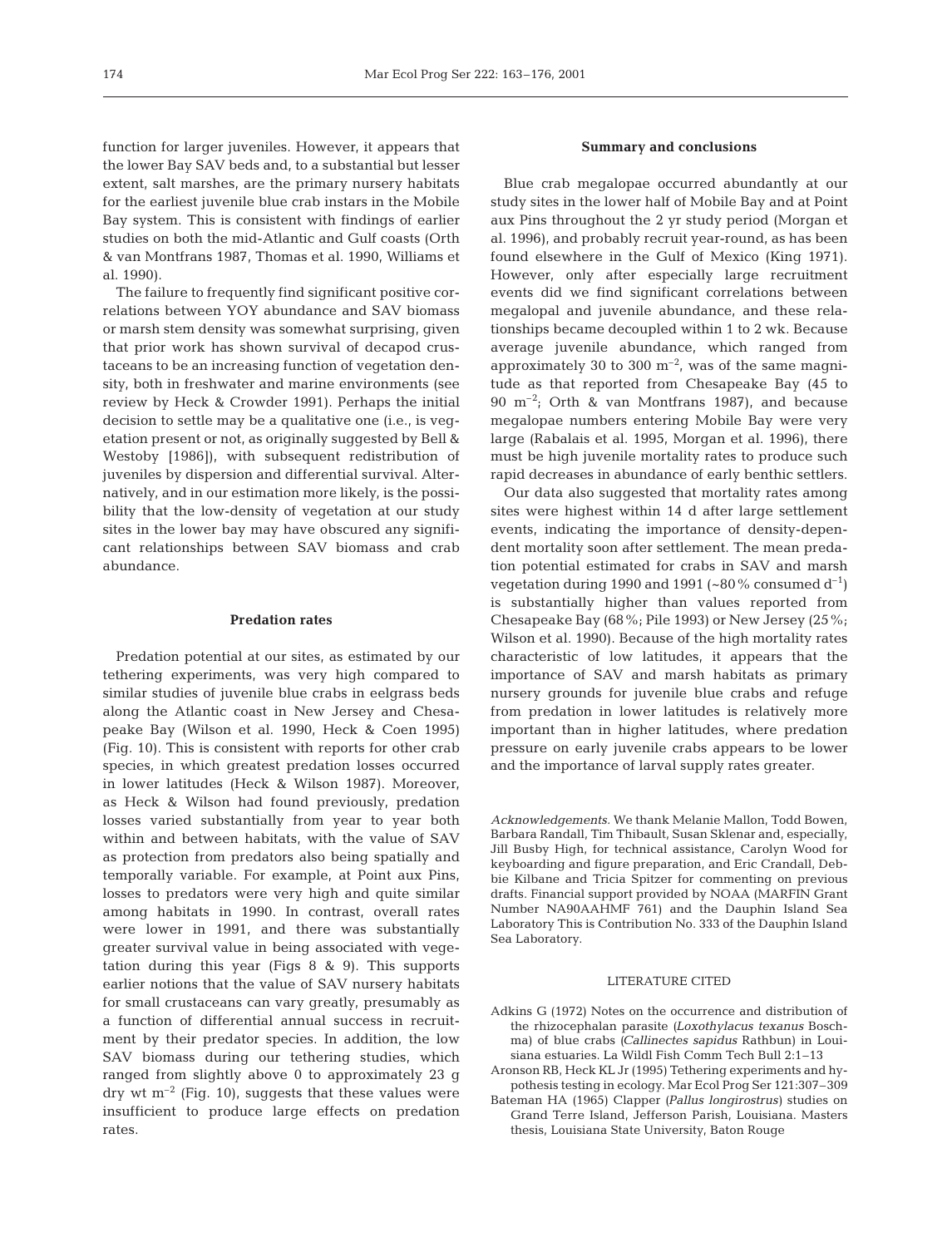- Bell JD, Westoby M (1986) Abundance of macrofauna in dense seagrass is due to habitat preference, not predation. Oecologia (Berlin) 68:205–209
- Blanton EE, Wenner EL, Werner F, Knotts DW (1996) Effects of wind-generated coastal currents on the transport of blue crab megalopae on a shallow continental shelf. Bull Mar Sci 57:739–752
- Boesch DF, Turner RE (1984) Dependence of fishery species on salt marshes: the role of food and refuge. Estuaries 7: 460–468
- Costlow JD, Bookhout CG (1959) The larval development of *Callinectes sapidus* Rathbun, reared in the laboratory. Biol Bull (Woods Hole) 116:373–396
- Cushing DH (1982) Marine ecology and fisheries. Cambridge University Press, Cambridge, MA
- Darnell RM (1959) Studies of the life history of the blue crab *(Callinectes sapidus* Rathbun) in Louisiana waters. Trans Am Fish Soc 88:294–304
- Daugherty FM Jr (1952) The blue crab investigation, 1949–50. Tex J Sci 4:77–84
- Day JW, Smith WG, Wagner RR, Stone WC (1973) Community structure and carbon budget of a marsh and shallow bay estuarine system in Louisiana. La State Univ Stud Biol Sci Ser LSU-SG-72–04:80
- Eggleston DB, Armstrong D (1995) Pre- and post-settlement determinants of estuarine Dungeness crab recruitment. Ecol Monogr 65:193–216
- Epifanio CE (1995) Transport of blue crab *(Callinectes sapidus)* larvae in the waters off mid-Atlantic States. Bull Mar Sci 57:713–725
- Evink GL (1976) Some aspects of the biology of the blue crab, *Callinectes sapidus* Rathbun, on Florida's Gulf coast. Masters thesis, University of Florida, Gainesville
- Gaines SD, Bertness MD (1992) Dispersal of juveniles and variable recruitment in sessile marine species. Nature (Lond) 360:579–580
- Gaines SS, Brown S, Roughgarden J (1985) Spatial variation in larval concentrations as a cause of spatial variation in settlement for the barnacle, *Balanus glandula*. Oecologia (Berl) 67:267–272
- Gunter G (1945) Studies on marine fishes of Texas. Publ Inst Mar Sci Univ Tex 1:1–190
- Heck KL Jr, Coen LD (1995) Predation and abundance of juvenile blue crabs: a comparison of selected east and Gulf coast studies. Bull Mar Sci 57:877–883
- Heck KL Jr, Crowder LB (1991) Habitat structure and predator-prey interaction in vegetated aquatic systems. In: Bell S, McCoy E, Mushinsky H (eds) Habitat structure: the physical arrangement of objects in space. Chapman & Hall, New York, p 281–299
- Heck KL Jr, Orth RJ (1989) Structural components of eelgrass *(Zostera marina)* meadows in the lower Chesapeake Bay decapod Crustacea. Estuaries 3:289–295
- Heck KL Jr, Thoman TA (1984) The nursery role of seagrass meadows in the upper and lower reaches of the Chesapeake Bay. Estuaries 7:70–92
- Heck KL Jr, Wilson KA (1987) Predation rates on decapod crustaceans in latitudinally separated seagrass communities: a study of spatial and temporal variation using tethering techniques. J Exp Mar Biol Ecol 107:87–100
- Hines AH, Lipcius RN, Haddon AM (1987) Population dynamics and habitat partitioning by size, sex, and molt stage of blue crabs *Callinectes sapidus* in a subestuary of central Chesapeake Bay. Mar Ecol Prog Ser 36: 55–64
- Hines AH, Haddon AM, Wiechert LA (1999) Guild structure and foraging impact of blue crabs and epibenthic fish in a

subestuary of Chesapeake Bay. Mar Ecol Prog Ser 67: 105–126

- Incze LS, Wahle RA, Cobb JS (1997) Quantitative relationships between postlarval production and benthic recruitments in lobsters, *Homarus americanus*. Mar Freshw Res 48:729–743
- King BD III (1971) Study of migratory patterns of fish and shellfish through a natural pass. Tex Parks Wildl Dep Tech Ser 9:1–54
- Lambou VW (1961) Utilization of macrocrustaceans for food by freshwater fishes in Louisiana and its effects on the determination of predator-prey relations. Prog Fish-Cult 23:18–25
- Laughlin RA (1982) Feeding habits of the blue crab, *Callinectes sapidus* Rathbun, in Appalachicola estuary. Bull Mar Sci 32:807–822
- Mense DJ, Power MH, West T, Kinchloe K (1995) Settlement of brachyuran postlarvae along the North Carolina coast. Bull Mar Sci 57:793–806
- Metcalf KS, van Montfrans J, Lipcius RN, Orth RJ (1995) Settlement indices for blue crab megalopae in the York River, Virginia: temporal relationships and statistical efficiency. Bull Mar Sci 57:781–792
- Milliken MR, Williams AB (1984) Synopsis of biological data on the blue crabs, *Callinectes sapidus*, Rathbun. NOAA Tech Rep NMFS (1: FAO Fish Synop) 138:1–39
- Moksnes PO, Lipcius RN, Pihl L, van Montfrans J (1997) Cannibal-prey dynamics in young juveniles and postlarvae of the blue crab. J Exp Mar Biol Ecol 215:157–187
- More WR (1969) A contribution to the biology of the blue crab *(Callinectes sapidus* Rathbun) in Texas, with a description of the fishery. Tex Parks Wildl Dep Tech Ser 1:1–31
- Morgan SG, Zimmer-Faust R, Heck KL Jr, Coen LD (1996) Population regulation of blue crabs *Callinectes sapidus* in the northern Gulf of Mexico: postlarval supply. Mar Ecol Prog Ser 133:73–88
- Nixon SW (1989) Between coastal marshes and coastal waters a review of twenty years of speculation and research on the role of salt marshes in estuarine productivity and water chemistry. In: Hamilton P, McDonald KB (eds) Estuarine and wetland processes. Plenum Publ Corp, New York, p 437–525
- NMFS (National Marine Fisheries Service) (1988) Marine fisheries statistics of the United States. Department of Commerce, NOAA, Washington, DC
- Olmi EJ III (1995) Ingress of blue crab megalopae in the York River, Virginia, 1987–1989. Bull Mar Sci 57:753–780
- Olmi EJ III, Orth RJ (1995) Introduction to the proceedings of the blue crab recruitment symposium. Bull Mar Sci 57: 707–712
- Orth RJ, van Montfrans J (1987) Utilization of seagrass meadow and tidal marsh creek by blue crabs *Callinectes sapidus*. I. Seasonal and annual variations in abundance with emphasis on post-settlement juveniles. Mar Ecol Prog Ser 41:283–294
- Overstreet RM, Heard RW (1978a) Food of the red drum, *Sciaenops ocellata*, from Mississippi Sound. Gulf Res Rep 6: 131–135
- Overstreet RM, Heard RW (1978b) Food of the Atlantic croaker, *Micropogonias undulatus*, from Mississippi Sound and the Gulf of Mexico. Gulf Res Rep 6:145–152
- Palma AT, Wahle RA, Steneck RS (1998) Different early postsettlement strategies between American lobsters *Homarus americanus* and rock crabs *Cancer irroratus* in the Gulf of Mexico. Mar Ecol Prog Ser 162:215–225
- Pearse AF, Phillips BF (1994) Oceanic processes, puerulus settlement and recruitment of the western rock lobster *Panulirus cygnus*. In: Sammarco PW, Heron ML (eds) The bio-